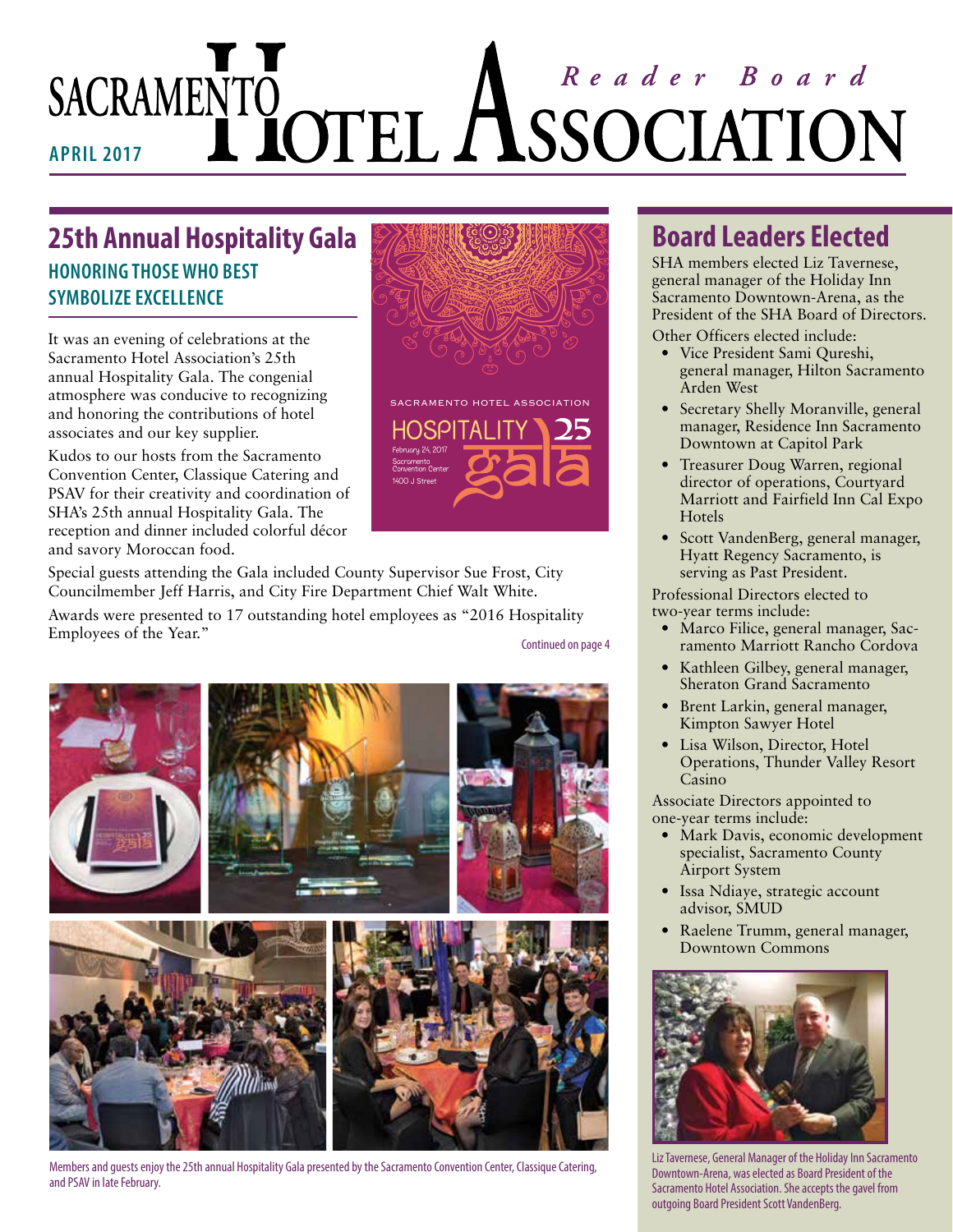## **Sacramento Hotel Association**

#### **2017 BOARD OF DIRECTORS**

#### **President**

LIZ TAVERNESE..................................... (916) 446-0100 General Manager, Holiday Inn Sacramento Downtown-Arena

#### **Vice President**

SAMI QURESHI ........................................(916) 922-4700 General Manager, Hilton Sacramento Arden West

#### **Secretary**

SHELLY MORANVILLE..............................(916) 443-0500 General Manager, Residence Inn Sacramento Downtown

#### **Treasurer**

DOUG WARREN........................................(916) 929-7900 Regional Director of Operations, Courtyard Marriott and Fairfield Inn Cal Expo Hotels

#### **PAST PRESIDENT**

SCOTT VANDENBERG ...............................(916) 443-1234 General Manager, Hyatt Regency Sacramento

## **PROFESSIONAL MEMBER DIRECTORS**

MARCO FILICE .........................................(916) 638-1100 General Manager, Sacramento Marriott Rancho Cordova

KATHLEEN GILBEY...................................(916) 447-1700 General Manager, Sheraton Grand Hotel

BRENT LARKIN ........................................(916) 545-7100 General Manager, Kimpton Sawyer Hotel

LISA WILSON...........................................(916) 408-7777 Director, Hotel Operations, Thunder Valley Resort Casino

## **ASSOCIATE MEMBER DIRECTORS**

MARK DAVIS.......................... Economic Development Specialist, Sacramento County Airport System

ISSA NDIAYE............................................(916) 732-5712 Strategic Account Advisor, SMUD

RAELENE TRUMM....................................(916) 442-4000 General Manager, Downtown Commons

#### **STAFF**

**Executive Director** TERESA STEPHENSON................................(916) 441-6110

*Reader Board* is published by the Sacramento Hotel Association, a nonprofit trade organization. The newsletter is distributed to all members of the Association and to others who have an interest in the Sacramento hospitality industry. Articles and press releases of interest to those who work in the Sacramento hospitality industry are welcome.



**Sacramento Hotel Association** P.O. Box 276567 Sacramento, CA 95827-6567

(916) 441-6110 • (916) 932-2209 Fax **info@sacramentohotelassociation.com www.sacramentohotelassociation.com**



# Sacramento Hospitality Classic

## **GOLF TOURNAMENT**

#### **FRIENDLY TOURNAMENT PLAY EXTRAORDINARY FOOD • FUNDRAISER FOR SCHOLARSHIPS**

#### **MONDAY, OCTOBER 9 • RANCHO MURIETA COUNTRY CLUB • 7000 ALAMEDA DRIVE, RANCHO MURIETA**

The Sacramento Hospitality Classic will be back at Rancho Murieta Country Club for the 2017 tournament. Mark your calendar now. Plan to join hospitality industry friends and colleagues at SHA's annual golf outing as we raise funds for the association's scholarship program. Golfers of all skill levels are welcome!

Hospitality industry colleagues, clients, and vendors will gather for another fabulous Hospitality Classic golf tournament this year—Monday, October 9. After the tournament enjoy the awards reception featuring savory foods and sweet treats prepared by local hotel chefs. Even if you are not a golfer, register for the awards reception because the Sacramento Hospitality Classic has the best food of any tournament in the region!

Join us at Rancho Murieta Country Club for the 2017 Sacramento Hospitality Classic Golf Tournament. It's the tournament participants look forward to all year!

#### **CLASSIC SCHEDULE**

- 8:30 a.m. Registration, hot buffet breakfast and driving range
- 10:00 a.m. Golf Tournament shotgun—best ball scramble, 18 holes
- Tournament contest and prizes: Putting contest, longest drive, closest-to-the-pin
- Raffle prizes
- Reception and award presentations at Rancho Murieta Country Club immediately following the tournament featuring festive food stations hosted by local hotels.

It's time to start thinking about your foursomes for this hospitality event. Enjoy golf, fun, food, and prizes for \$160 per golfer.

Online registration is at **www.sacramentohotelassociation.com** – click on Events. Sponsorship and Raffle Prize Donation forms are also available on the website.

# **Holiday Toys for Local Children**

## **SPIRIT OF THE SEASON**

Generous members helped brighten the season for local children by donating toys in conjunction with SHA's annual holiday reception in early December.

For the 9th consecutive year, members donated heaps of toys for the Operation Cratchit gift room, a project of the Stanford Settlement Neighborhood Center in North Sacramento.

SHA members gathered December 5 at the Courtyard Cal Expo for the



SHA members donated heaps of toys for the Stanford Settlement Neighborhood Center in North Sacramento at the December Holiday Reception at the Courtyard by Marriott Cal Expo.

annual holiday reception. Special thanks to our reception hosts at Courtyard by Marriott Cal Expo for the holiday décor and tasty savory and sweet treats at this festive annual event.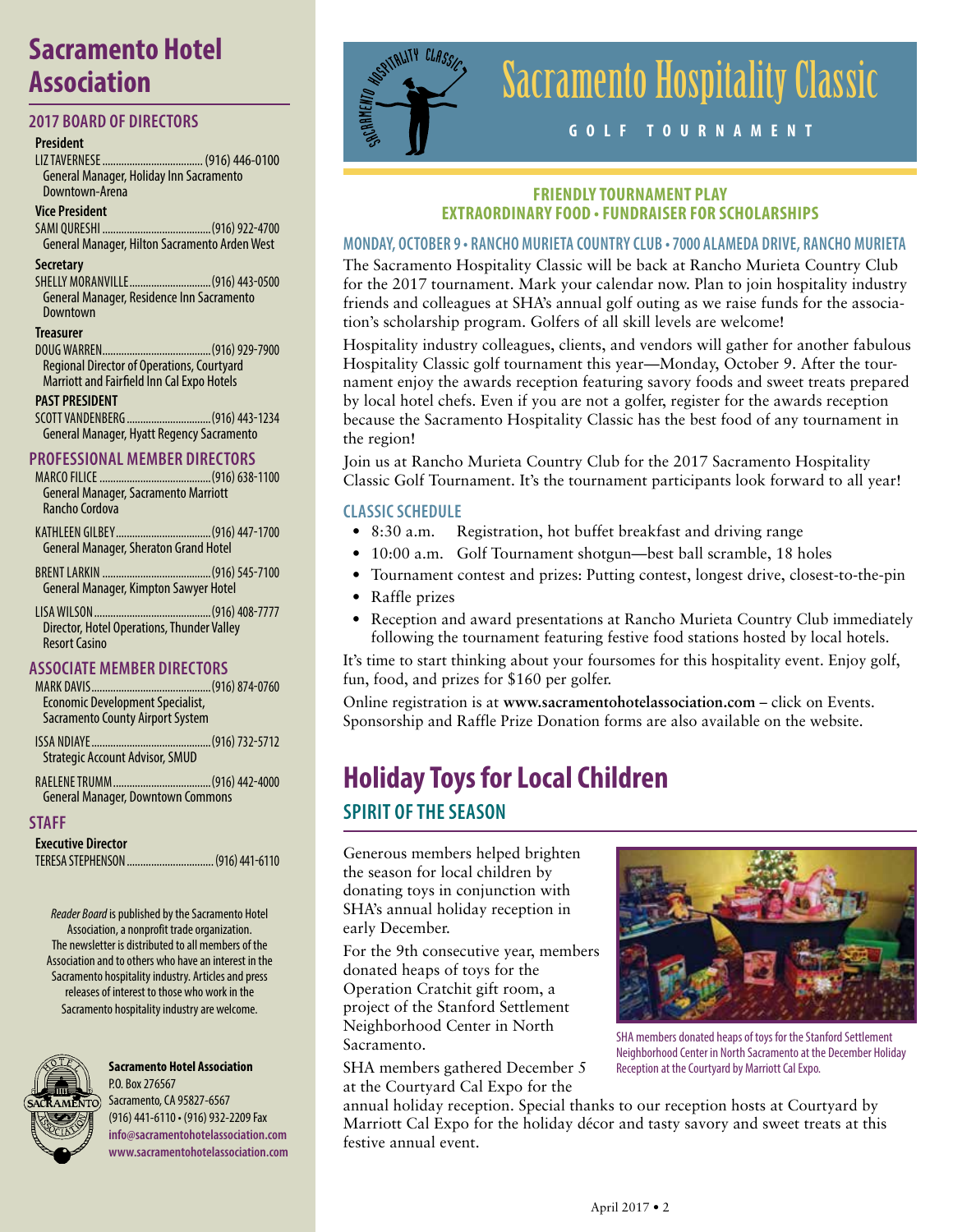

## Community Service Day **11th Annual**



## **THE HOSPITALITY INDUSTRY HELPING IN THE COMMUNITY**

## **SAVE THE DATE – SATURDAY, SEPTEMBER 9, 2017**

**7:30 a.m. to 1:00 p.m.** *(includes breakfast, work projects, picnic lunch)*

Rally your hotel or company team together for the September 9 community service event. Be one of the individuals taking action to tackle critical community needs.

The Association's annual service project brings more than 200 enthusiastic employees and family members from Sacramento's hospitality industry together to offer a day of improvements, donations and community pride at a Sacramento neighborhood each year. Volunteers work at city parks and community centers, elementary schools, libraries, food banks and assist a host of charitable organizations in our community.

Before and after the work, we'll have time to celebrate the support provided to the community—breakfast and picnic lunch provided by sponsoring hotels.

Watch for more details in the next issue of Reader Board and in the event and volunteer-signup posters that will be distributed to SHA-member hotels and vendor companies in late spring/early summer.

## **Sacramento Tourism Marketing District (STMD) COMMITTEE APPOINTMENTS**

In November 2016, the Sacramento Hotel Association Board of Directors appointed Kathleen Gilbey, general manager at Sheraton Grand Hotel, to complete the balance of an unexpired term as a Sacramento Tourism Marketing District (STMD) Committee member (Zone 1 representative). Gilbey's term runs until December 31, 2018.

The SHA Board of Directors also appointed Steve Young, director of operations at Geweke Hospitality, to complete the balance of an unexpired term as a STMD Committee member (Zone 3 representative). Young's term is until December 31, 2017.

Each member of the Tourism District Committee also becomes a member of the Board of Directors of Visit Sacramento.

The Sacramento Tourism Marketing District was established to provide additional funding to increase the level of sales and marketing activity as it relates to Sacramento as a tourism, meeting and event destination.

The funding, raised by the industry, is directed by the industry. The funds flow directly into sales and marketing activities that are reviewed and monitored by a Tourism District Committee of industry peers—hotel managers appointed by the Sacramento Hotel Association.

## **Business Travel News**

In an article from the Sacramento Business Journal, Sacramento was ranked No. 7 on a list of the 20 "Best U.S. Cities for Business Travel." Sacramento was the highest-ranking California city on the list. San Francisco was ranked No. 19.

The list, from travel risk-management company On Call International, looks at factors such as on-time flights, hotel prices, reliability of 4G LTE mobile networks and traffic congestion levels.

In a news release, On Call said the list "reveals which major cities throughout the United States are best equipped for hosting productive, seamless business travel experiences."

A recent study by American City Business Journals, parent company of the Sacramento Business Journal, ranked Sacramento International Airport as the 21st best-run airport in the country. *Source: Sacramento Business Journal*

## **Customer Satisfaction with Hotels**

The American Customer Satisfaction Index (ACSI) has more than two decades of experience analyzing guest satisfaction with major hotel chains serving the U.S. consumer market. Each year, the ACSI interviews hundreds of guests about recent hotel stays, including travel for both leisure and business.

## **HOTEL CUSTOMER EXPERIENCE BENCHMARKS**

Unique to the hotel industry, the ACSI captures customer opinions about critical elements of the guest experience, including:

- Ease of reservations
- Check-in process
- Room cleanliness and comfort
- Food services
- In-room entertainment options
- Amenities
- In-room Internet service
- Staff courtesy and helpfulness
- Loyalty programs
- Call center
- Website

The American Customer Satisfaction Index released "ACSI Travel Report 2017" on April 25. In the hotel industry, the major hotel companies – Marriott, Hilton and Hyatt – ranked closely together at the top with little change while customer satisfaction with hotels was higher in general, driven by smaller operators.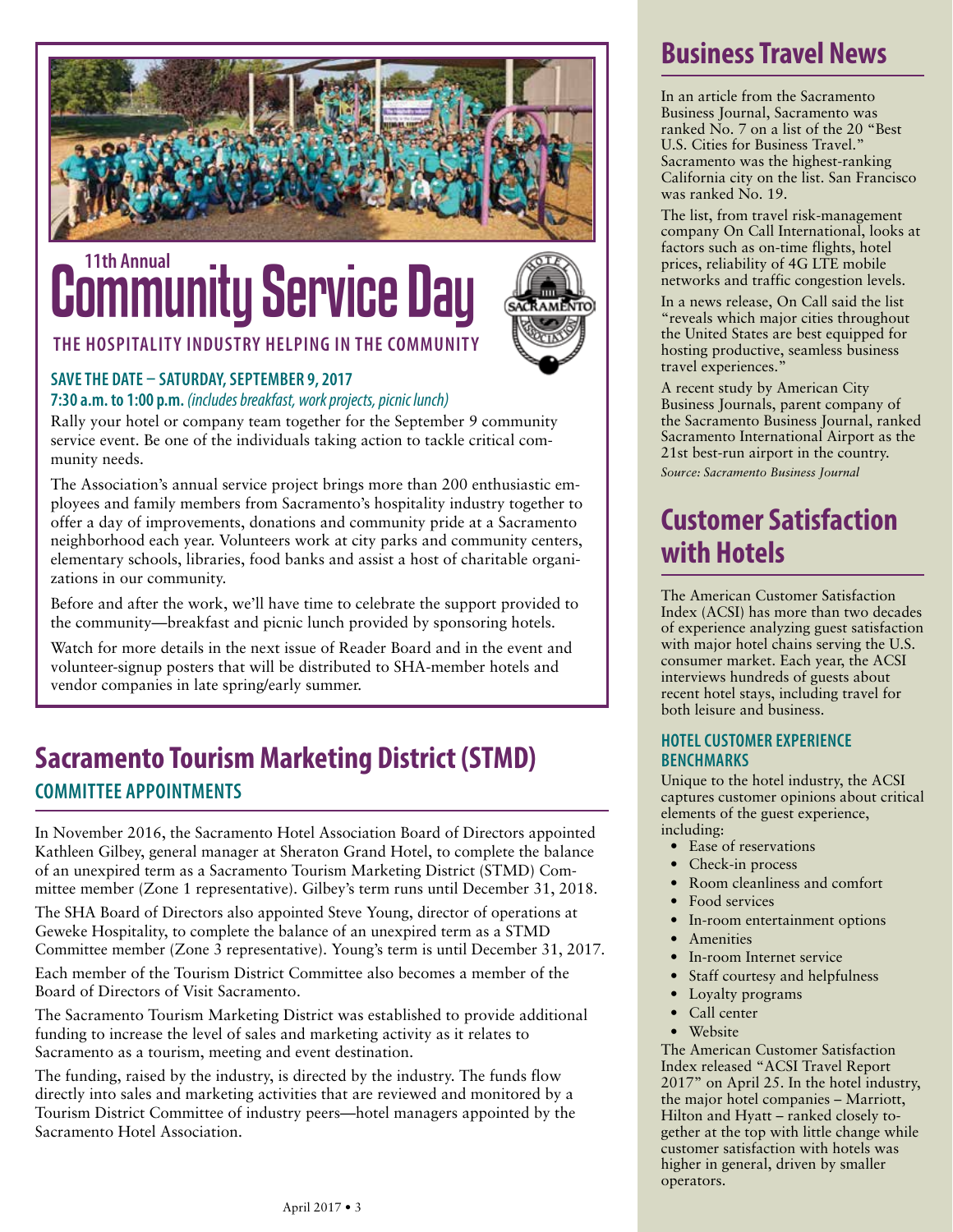

The Citizen Hotel General Manager David Shipman (far right), Assistant Restaurant Manager Scott Kemper (second from left), Director of Rooms Travis Lott (third from right), and SHA Board President Liz Tavernese (far left) honor Engineer Ted Alexis III (second from right), Assistant Executive Housekeeper Lillian Piamonte (center), and Grange Bartender Sara Schmunk (third from left), as the hotel's Employees of the Year.



egional Director of Operations Doug Warren congratulates Laundry Attendant Maria Del Carmen Cordero as Marriott Courtyard Cal Expo's Employee of the Year.



Director of Operations Royce Pollard (far left), Banquet Manager of the Year award to Guest Service Agent Dante Spurlock. Vickie Pershing (third from right), and Executive Chef Charlie Connell (second from right), from the DoubleTree by Hilton and SHA Board President Liz Tavernese (far right), congratulate Banquet Cook Chanthalack Chanthala (second from left), and Banquet Captain Jamal Saleh (third far left), as DoubleTree's Employees of the Year.



Embassy Suites Hotel General Manager Steve Mammet (second from right), Food & Beverage Director Anthony Jorge (second from left), SHA Board President Liz Tavernese (far right), and the honoree's spouse, Sergio Ascencio (far left), honor Breakfast Attendant Betty Greene as the hotel's Employee of the Year.

## **AWARDS WERE PRESENTED TO THE FOLLOWING OUTSTANDING HOTEL EMPLOYEES AS "2016 HOSPITALITY EMPLOYEES OF THE YEAR."**

**The Citizen Hotel** *Ted Alexis III, Engineer Lillian Piamonte, Assistant Executive Housekeeper Sara Schmunk, Grange Bartender*

**Courtyard by Marriott Cal Expo** *Maria Del Carmen Cordero, Laundry Attendant*

**DoubleTree by Hilton Sacramento** *Chanthalack Chanthala, Banquet Cook Jamal Saleh, Banquet Captain*

**Embassy Suites Sacramento** *Betty Greene, Breakfast Attendant*

**Hilton Sacramento Arden West** *Dante Spurlock, Guest Service Agent*

**Holiday Inn Sacramento Downtown-Arena** *Zac De La Rosa, Valet Attendant Melissa Vinalon, Bartender*



**Lions Gate Hotel/O'Club Event Center** *Connie Montrose, Bartender/Server*

**Residence Inn Downtown at Capitol Park**

*Desiree Parsons, Guestroom Attendant*

**Sacramento Marriott Rancho Cordova** *Ashlee Young, Accounts Receivable*

**Sheraton Grand Sacramento** *Lili Guardado, Banquet Server John Roberts, A/P Clerk-Payroll Master*

**The Westin Sacramento** *Zachary Stephens, Bellman*

> *Hospitality Gala images courtesy of Eye Connoisseur Photography www.eyeconnoisseur.com*



General Manager Sami Qureshi (right) and Front Office Manager Summer Alvarado from the Hilton Sacramento Arden West present the hotel's Employee



Valet Attendant Zac De La Rosa (second from left) and Bartender Melissa Vinalon (second from right) are honored by General Manager Liz Tavernese (center), Assistant General Manager of Food & Beverage Dan Clarizio (far right), and Assistant Guest Services Manager Jeremy Bostick (far left), as the Holiday Inn Sacramento Downtown-Arena's Employees of the Year.



Hyatt Regency General Manager Scott VandenBerg (third from right), Director of Operations Ernesto Fernandez (far left), Assistant Executive Housekeeper Sara Biondi (far right), and Executive Housekeeper Scott Gross (second from right), and awardee's spouse, Jose Gutierrez, (second from left), honor Room Attendant Rosalba Gutierrez as the hotel's Employee of the Year.



Lions Gate Hotel/O'Club Event Center Executive Chef John Carrier honors Connie Montrose, Bartender/Server at Lions Gate's O'Club, as the outstanding Employee of the Year.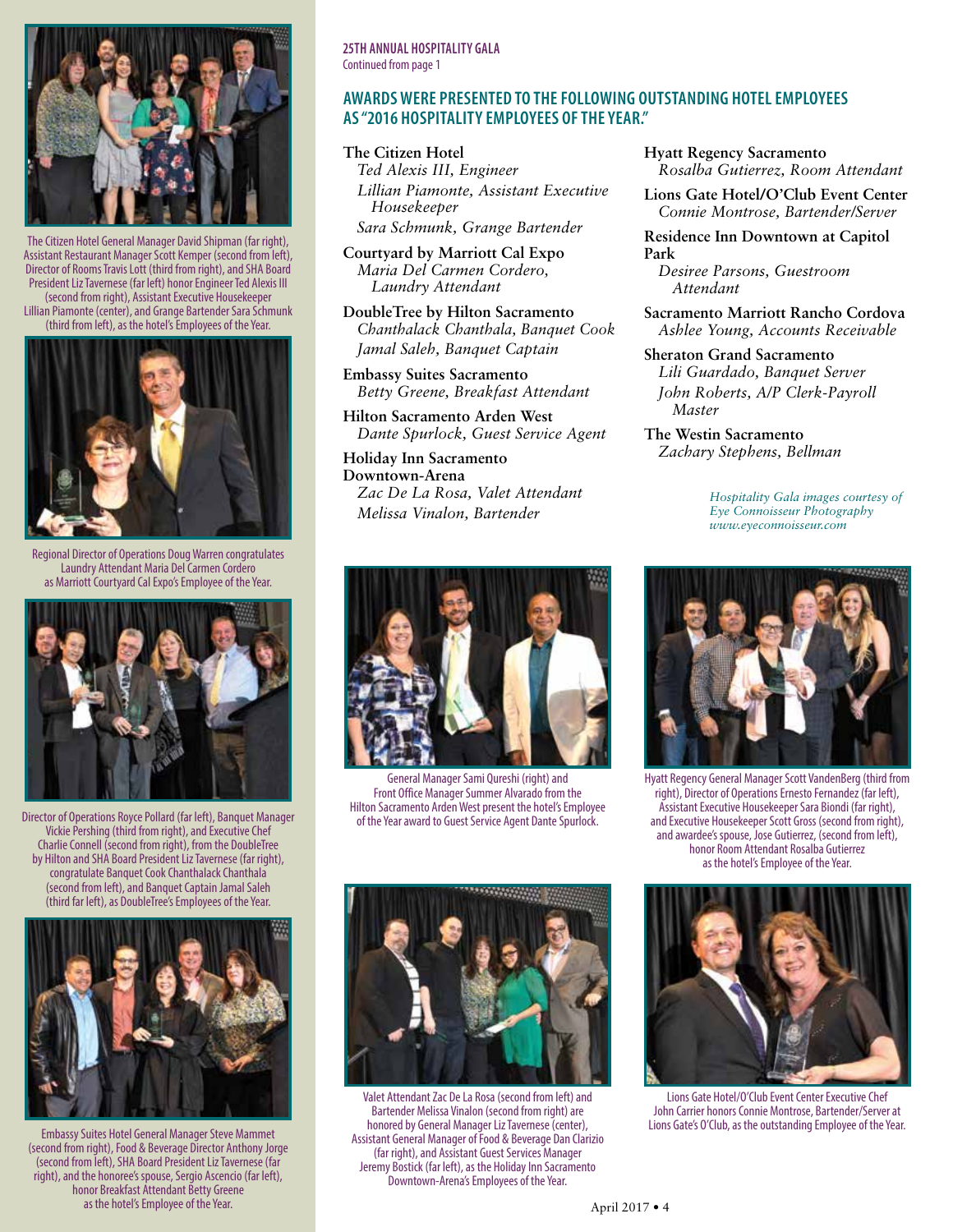

Guestroom Attendant Desiree Parsons is the Employee of the Year from the Residence Inn Downtown at Capitol Park.



Director of Human Resources Rebecca Dawes (far right), Food & Beverage Director Mia Ruano (far left), and Controller Leo Gomez (second from right), at the Sacramento Marriott Rancho Cordova, congratulate Ashlee Young, Accounts Receivable, as the hotel's Employee of the Year.



Sheraton Grand Hotel General Manager Kathleen Gilbey (second from right), Director of Operations Norbert Hurka (second from left), Sous Chef Jennifer Padilla (far right), and Director of Human Resources Nicholas Van Paemel (third from right), honor Sheraton Grand's Employees of the Year – Banquet Server Lili Guardado (far left) and A/P Clerk-Payroll Master John Roberts (third from left).



The Westin Sacramento General Manager Brandon Frates (second from right), Front Office Manager David Gladieux (far right), and Guest Service Supervisor Robert Clark (far left), present the Employee of the Year award to Bellman Zachary Stephens.

## **Supplier of the Year Award**

The Sacramento Hotel Association presented its Supplier of the Year award to Associate member Republic Services.

Republic Services provides non-hazardous solid waste and recycling services for commercial, industrial, municipal and residential customers.

The company is an active corporate member and sponsor at SHA's annual golf tournament, which is SHA's scholarship fundraising event, and at the annual toy collection that benefits the Stanford Settlement Neighborhood Center in North Sacramento. The company has also participated at the Association's annual community service day.



SHA Board President Liz Tavernese (left) presents the Supplier of the Year Award to Republic Services Sales Representative Ryan Becker and Account Manager Julianne Owens.

In addition, Ryan Becker from Republic Services served two years as an Associate Director on the SHA Board of Directors.

## **Local Students Awarded Scholarships**

The Sacramento Hotel Association announced two scholarship recipients during SHA's 25th annual Hospitality Gala in late February at the Sacramento Convention Center. SHA sponsored a \$1,000 tuition scholarship for each student. A portion of the proceeds from the association's annual golf tournament funds the scholarship program.

Scholarship recipient Riley Ashen is a student at California State University, Sacramento, majoring in Recreation, Parks & Tourism Administration. Ashen has had the opportunity to study abroad in Budapest, Croatia and Austria, to name a few. She just returned to California after an internship at the Royal Lahaina Resort in Hawaii where she was an assistant in the banquets/wedding department. Ashen has a passion for working in the hospitality industry and has applied for the Recreation Administration graduate program at Sac State to pursue her master's degree.

Scholarship recipient Lauren Shlee is a student at California State University, Chico, majoring in Recreation, with a focus on Resort and Lodging Management and Events Management. Shlee is a member of the International Festivals and Events Association and volunteers her time to the Boys and Girls Club and Love Your Melon, a club that provides hats to children battling cancer. She has completed an internship with Marriott Vacations Club in Palm Desert and upon graduation would like to work for a beachfront property with the goal of becoming a general manager.

Congratulations to SHA's scholarship recipients.



During the 2017 SHA Hospitality Gala, SHA Board President Liz Tavernese congratulates scholarship recipient Riley Ashen, a student at CSU, Sacramento.



SHA scholarship recipient Lauren Shlee, a student at CSU, Chico, accepts her scholarship certificate from SHA Board President Liz Tavernese at the 2017 SHA Hospitality Gala.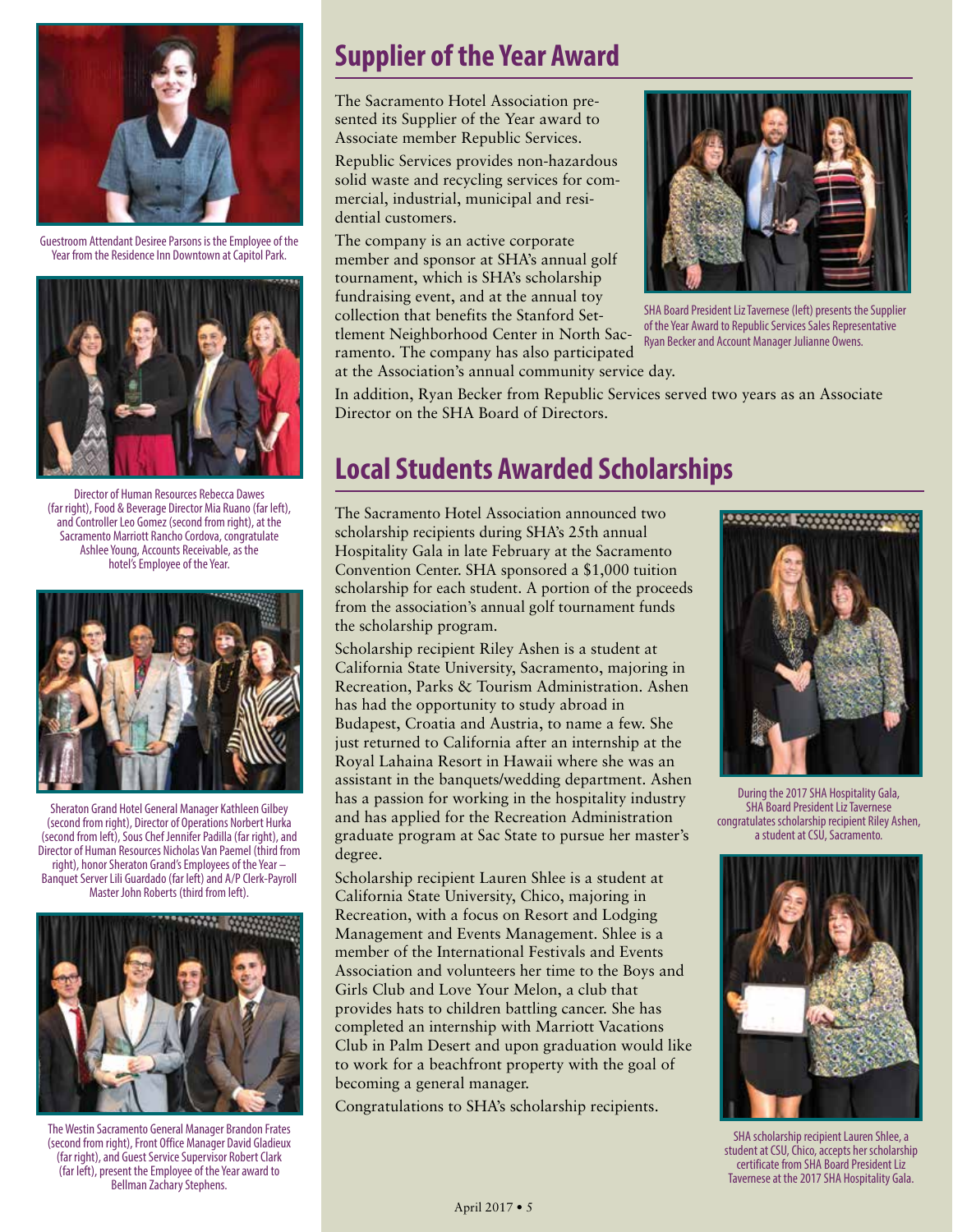## **SHA Calendar of Events**

*Online registration at www.sacramentohotelassociation.com – click on Events.*

#### **FRIDAY, MAY 19, 2017**

**SHA Monthly Luncheon Meeting** *Presentation: Culinary Arts & Hospitality Management Program at American River College & Outreach with Local Hotels Speaker: Brian Knirk, Ed.D., Department Chair, Culinary Arts & Hospitality Management, American River College Location: Sheraton Grand Hotel*

## **FRIDAY, JUNE 16, 2017**

**SHA Monthly Luncheon Meeting** *Presentation: How Doing Good Can Be Good for Your Bottom Line: Trends in Corporate Citizenship Speaker: Erica Manuel, Manager of Community, Economic Development & Education, SMUD Location: Sacramento Marriott Rancho Cordova*

#### **SATURDAY, SEPTEMBER 9, 2017**

**SHA Community Service Project** *The Hospitality Industry Helping in the Community Location/Neighborhood: TBA*

#### **THURSDAY, SEPTEMBER 21, 2017**

**Farm-to-Fork Fall Fundraiser** *Fundraiser for Local Charities Location: Sheraton Grand Hotel*

#### **MONDAY, OCTOBER 9, 2017**

**Sacramento Hospitality Classic Golf Tournament** *Fundraiser for SHA's Scholarship Program Location: Rancho Murieta Country Club*

## **FRIDAY, NOVEMBER 17, 2017**

**SHA Monthly Luncheon Meeting**

*Presentation: Hotel Industry Trends and Projections Speaker: CBRE Hotels Representative Location: Lions Gate Hotel*

## **TUESDAY, DECEMBER 12, 2017**

**SHA Holiday Reception, Toy Collection and Board Election** *Location: Holiday Inn Sacramento Downtown-Arena*

## **Chefs Predict "What's Hot" for Menu Trends in 2017 NATIONAL RESTAURANT ASSOCIATION SURVEYS AMERICAN CULINARY FEDERATION CHEFS**

Each year, the National Restaurant Association surveys nearly 1,300 professional chefs – members of the American Culinary Federation (ACF) – to explore food and beverage trends at restaurants in the coming year. The annual "What's Hot" list gives a peak into which food, beverages and culinary themes will be the new items on restaurant menus that everyone is talking about in 2017.

According to the survey, menu trends that will be heating up in 2017 include poke, house-made charcuterie, street food, food halls and ramen. Trends that are cooling down include quinoa, black rice, and vegetarian and vegan cuisines.

## **TOP 20 FOOD TRENDS**

- 1. New cuts of meat (e.g., shoulder tender, oyster steak, Vegas Strip Steak, Merlot cut)
- 2. Street food-inspired dishes (e.g., tempura, kabobs, dumplings, pupusas)
- 3. Healthful kids' meals
- 4. House-made charcuterie
- 5. Sustainable seafood
- 6. Ethnic-inspired breakfast items (e.g., chorizo scrambled eggs, coconut milk pancakes)
- 7. House-made condiments
- 8. Authentic ethnic cuisine
- 9. Heirloom fruit and vegetables
- 10. African flavors
- 11. Ethnic spices (e.g., harissa, curry, peri peri, ras el hanout, shichimi)
- 12. House-made sausage
- 13. House-made pickles
- 14. Ancient grains (e.g., kamut, spelt, amaranth, lupin)
- 15. House-made/artisan ice cream
- 16. Whole grain items in kids' meals
- 17. Protein-rich grains/seeds (e.g., hemp, chia, quinoa, flax)
- 18. Artisan cheeses
- 19. Savory desserts
- 20. Gourmet items in kids' meals



## **TOP 10 CONCEPT TRENDS**

- 1. Hyper-local sourcing (e.g., restaurant gardens, onsite beer brewing, house-made items)
- 2. Chef-driven fast-casual concepts
- 3. Natural ingredients/clean menus
- 4. Environmental sustainability
- 5. Locally sourced produce
- 6. Locally sourced meat and seafood
- 7. Food waste reduction
- 8. Meal kits (e.g., pre-measured/ prepped raw ingredients for home preparation)
- 9. Simplicity/back to basics
- 10. Nutrition

"Chefs are on an endless quest to redefine how consumers eat," commented ACF National President Thomas Macrina, CEC, CCA, AAC. "By masterfully transforming the ordinary into the extraordinary, culinary professionals are at the forefront of changing the culinary landscape."

The National Restaurant Association surveyed 1,298 American Culinary Federation members in October 2016, asking them to rate 169 items as a "hot trend," "yesterday's news," or "perennial favorite" on menus in 2017.

For complete survey results, additional trends to watch, video and downloadable graphics, visit **www.restaurant. org/foodtrends**.

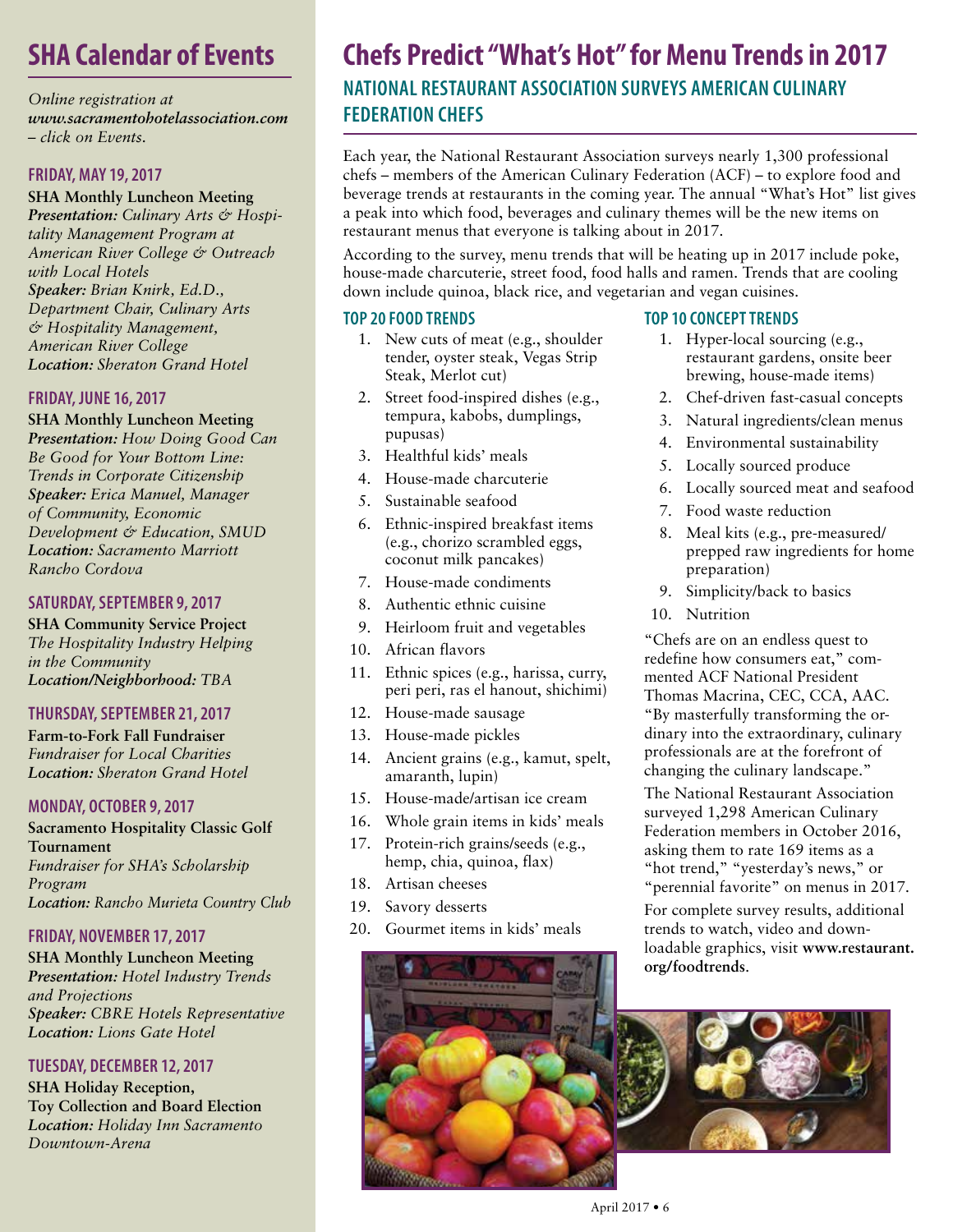## **People Column**

**Lisa Burge** has rejoined the **DoubleTree by Hilton Sacramento** as director of sales and marketing after spending five years as director of sales and marketing at The Westin Sacramento. Before that she spent five years as sales manager at the Holiday Inn Capitol Plaza (now Holiday Inn Sacramento Downtown-Arena) and the previous three years as sales manager at the DoubleTree Hotel.



Kendall Arch, the director of events at the **Hyatt Regency Sacramento**, married **Kris Erlenbusch**, executive steward at the **Hyatt Regency**

in November 2016 and they are now known as the hotel's "Hyatt Power Couple" for these reasons: **Kris Erlenbusch** was named "Manager of the Year 2016" at the Hyatt Regency's January 2017 awards banquet for his outstanding efforts in running the hotel's Stewarding Department since June 2016. Prior to this, Erlenbusch was the Dawson's Steakhouse Manager, running the hotel's AAA Four Diamond restaurant. According to General Manager Scott VandenBerg, Erlenbusch has always shown excellent customer service skills along with true caring for his associates. In early April, Kendall Erlenbusch was named "Director of Events of the Year" for Hyatt Hotels Corporation Worldwide, top honors for "mid-sized" Hyatt's Worldwide. The Hyatt Regency Sacramento team is very proud of her for winning this distinct honor within the company. She has a very hardworking team, so one of her personal goals this past year was to instill a healthier work-life balance for all of her managers. She encouraged her team to take time for an exercise class, a lunchtime walk around the park, or other team activities to de-stress from the day. Erlenbusch also encouraged flex scheduling for team members while still producing quality work and making their quotas. In June 2016, Kendall Erlenbusch gained both the Event Services and Event Set-Up teams in addition to her Event Sales and Convention Services teams. She was listening to her new team's feedback about what works and what doesn't work as well as addressing

equipment needs and staffing patterns. Erlenbusch strived to have the teams work more cohesively by closing the gaps in the communication flow. Now, the Hyatt Regency has one Events team. Erlenbusch and her team had excellent customer service scores in 2016 and they found many new ways to increase revenue year-over-year. The Hyatt Regency Sacramento is proud to recognize both individuals as the hotel's "Hyatt Power Couple."



In November 2016 **Kathleen Gilbey** was appointed general manager of the **Sheraton Grand Sacramento**. Gilbey has

been a member of the Starwood family since 1987 when she began working at the Westin Peachtree Plaza as the assistant director of housekeeping. During her career, she has held a variety of positions. In 2005, she was promoted from the director of operations at the Westin Galleria Dallas to the general manager of the Sheraton Suites Market Center. Since then, Gilbey has been the general manager of the Four Points Denver Southeast, the Westin Waltham Boston, and the Westin Cincinnati. Most recently she worked as the task force general manager at the Westin La Paloma Resort & Spa in Tucson as well as the Sheraton Sacramento.



The **Holiday Inn Sacramento Downtown-Arena** has welcomed **Jamie Landicho** as director of human resources.

Landicho has been in the hospitality industry more than 20 years, primarily with Hyatt Hotels. The last decade of which has been in human resources holding dual-property roles at Hyatt Regency Monterey/Hyatt Carmel Highlands and Hyatt Regency Long Beach/Hyatt The Pike Long Beach. Her most recent position was director of HR for HEI Hotels & Resorts at the Hyatt Centric Santa Barbara property.

**David Shipman** has officially joined **The Citizen Hotel** as its general manager as of late March. Prior to joining The Citizen

Hotel, Shipman was the general manager for Las Alcobas in Napa Valley and previously at Rancho Valencia Resort & Spa in Southern California, which was named a Five-Star Resort in 2014 by Forbes Travel Guide. He spent several years as managing director of the Vintage Inn and Villagio Inn & Spa, two of Napa Valley's most highly successful, privately owned luxury properties.



**The Westin Sacramento** has appointed **Stephanie Singleton** as the hotel's new director of sales. Singleton brings 10 years of hotel sales ex-

pertise to the job, having worked for Hilton Hotels in Florida. After graduating from college, she started her career as a sales manager for upscale resort properties in St. Augustine and Daytona Beach. Singleton recently relocated to California where she joined the Brighton Management family. During her time at the DoubleTree Sacramento she worked as a sales manager for the business transient and corporate group market.

The California Hotel & Lodging Association (CH&LA) elected **Scott VandenBerg**, general manager of the **Hyatt Regency Sacramento**, as Vice Chair of the CH&LA Board of Directors for 2017.

**Greig Best** has been named general manager of **Yellow Cab Company of Sacramento**. Originally from New York City, Best moved to California and began serving his community as a police officer. Within a few years he was promoted to sergeant, serving as supervisor of many divisions including the traffic division. Best joined Yellow Cab Company of Sacramento as a lease driver in 2001 while attending the University of California, Davis. He obtained a bachelor's degree in political science from behind the wheel of a taxi. In many ways it was a New York dream come true! When Metro Cars acquired Yellow Cab Company of Sacramento, Best was selected to serve as the fleet manager and, within a year, was promoted to operations manager and shortly thereafter general manager. In this position, he oversees all operations including the driver services staff, maintenance shop and dispatch department.